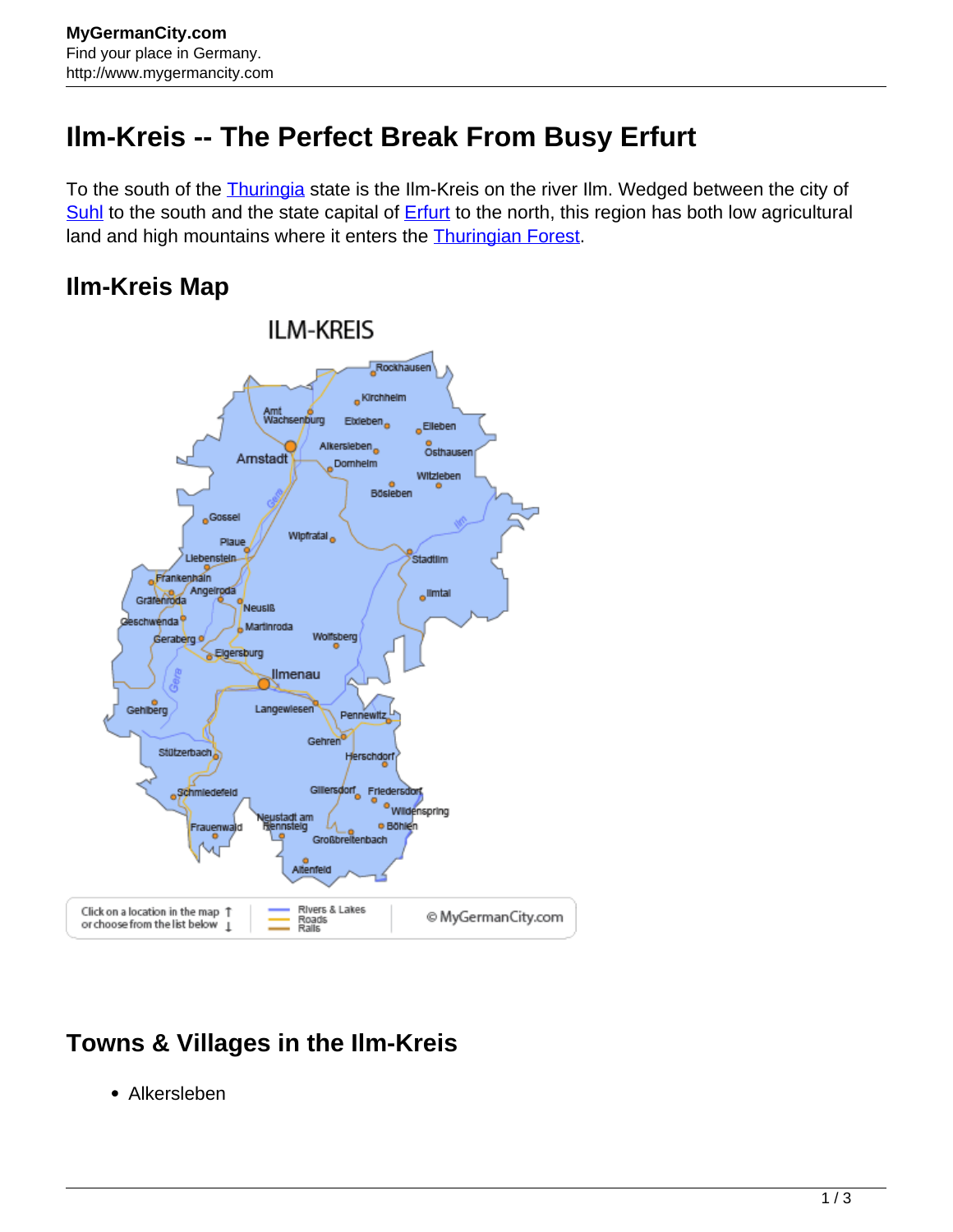## **MyGermanCity.com** Find your place in Germany. http://www.mygermancity.com

- Altenfeld
- [Amt Wachsenburg](http://www.mygermancity.com/amt-wachsenburg)
- Angelroda
- [Arnstadt](http://www.mygermancity.com/arnstadt)
- Böhlen
- Bösleben
- Dornheim
- Elgersburg
- Elleben
- Elxleben
- Frankenhain
- Frauenwald
- Friedersdorf
- Gehlberg
- Gehren
- Geraberg
- Geschwenda
- Gillersdorf
- Gossel
- Gräfenroda
- Großbreitenbach
- Herschdorf
- [Ilmenau](http://www.mygermancity.com/ilmenau)
- Ilmtal
- Kirchheim
- Langewiesen
- Liebenstein
- Martinroda
- Neusiß
- Neustadt am Rennst.
- Osthausen
- Pennewitz
- Plaue
- Rockhausen
- Schmiedefeld
- [Stadtilm](http://www.mygermancity.com/stadtilm)
- Stützerbach
- Wildenspring
- Wipfratal
- Witzleben